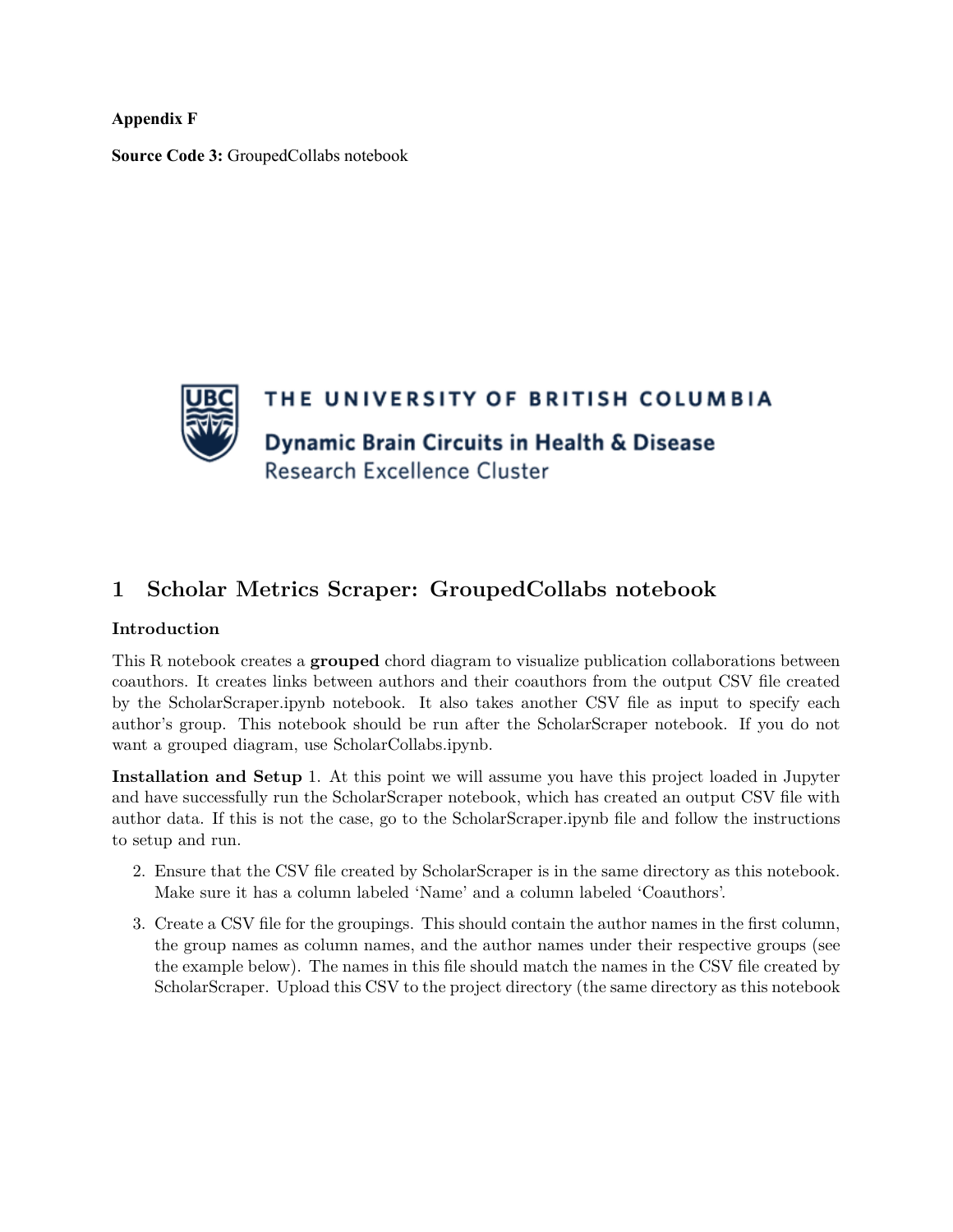|        |                 | <b>Group 1</b> | Group 2  | Group 3  |
|--------|-----------------|----------------|----------|----------|
| file). | <b>Author 1</b> | Author 1       |          |          |
|        | <b>Author 2</b> |                | Author 2 |          |
|        | <b>Author 3</b> |                |          | Author 3 |
|        | <b>Author 4</b> |                | Author 4 |          |

## **Steps**

1. Install and load libraries

```
[ ]: library(tidyverse)
     library(viridis)
     devtools::install_github("thomasp85/patchwork")
     devtools::install_github("jokergoo/circlize")
     install.packages("RColorBrewer")
     library(patchwork)
     library(circlize)
     library(RColorBrewer)
```
2. Define the name of the data file (CSV created by Scholar Scraper), investigator names CSV file, and group CSV file

```
[ ]: | # !!! Modify this to match the name of the CSV file that was created as output<sub>\sqcup</sub>
      ,→form the ScholarScraper notebook
     ss_output_file = "ss_output_data.csv"
     # !!! Modify this to match the name of your groupings CSV file. See␣
      ,→instructions above.
     group_file = "dbc_faculty_groups.csv"
```
3. Define the title, colors, and whether you want to create weighted or non-weighted diagram. View color options [here.](http://www.stat.columbia.edu/~tzheng/files/Rcolor.pdf)

```
[ ]: # !!! Modify the diagram title
     title = "Dynamic Brain Circuits Grouped by Faculty"
     # !!! Modify the colour palette. Make sure there are the same number of colours␣
     ,→as groups.
     c pallete = c("red", "green", "blue", "cyan", "magenta")# !!! Modify the group names. These groups will be paired with the colours in␣
     ,→the c_palette, in the same order.
     group_names = c("Faculty of Medicine",
                                     "Faculty of Applied Science",
                                     "Faculty of Science",
                                    "Faculty of Arts",
                                     "Cascadia")
```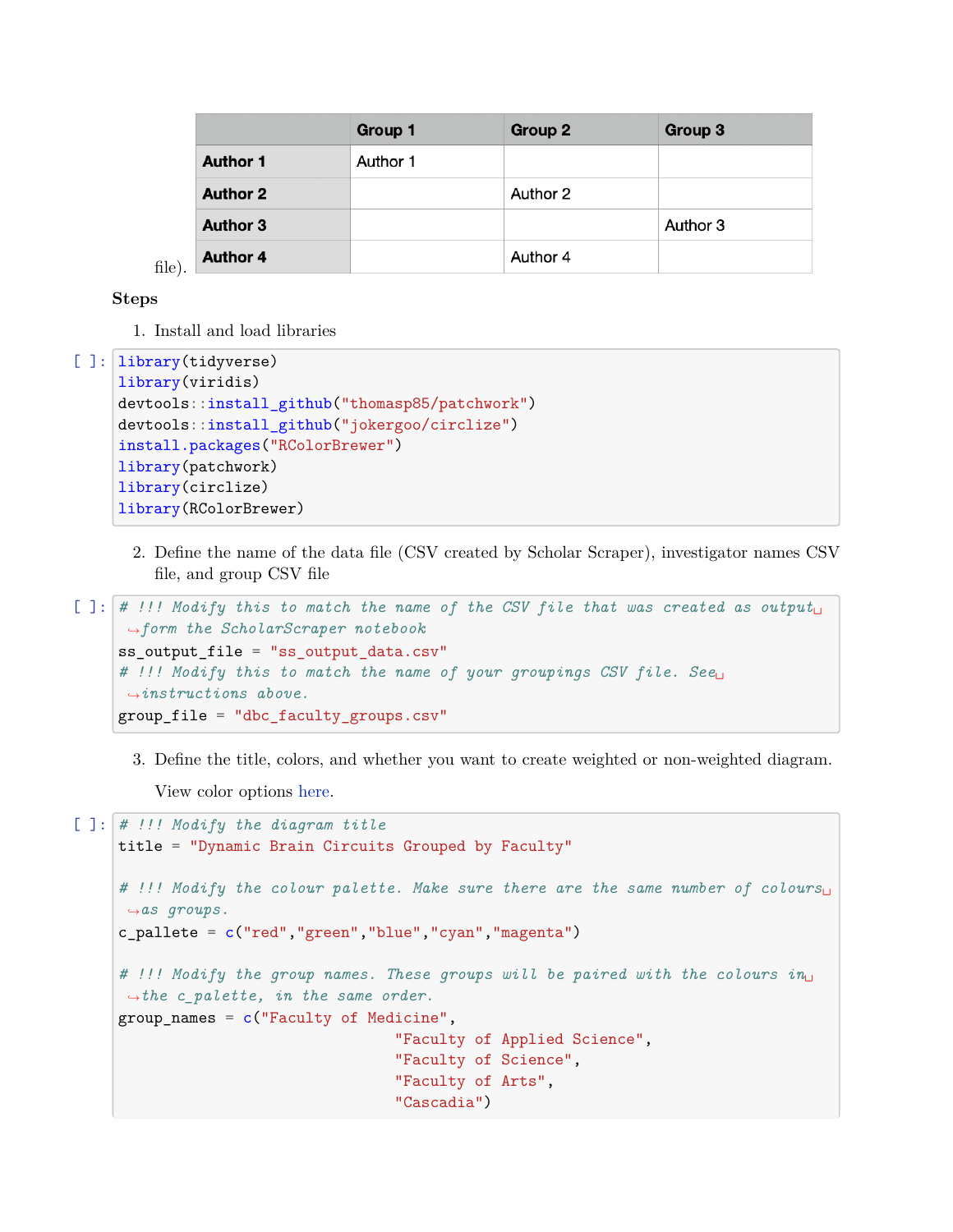```
# !!! Modify this - Set to TRUE if you want a weighted diagram or FALSE if you␣
,→want a non-weighted diagram.
weighted = TRUE
```
4. Load in collaboration data

```
[ ]: ]df_collab = read.csv(ss_output_file)
```
5. Tidy the df\_collab dataframe

```
[ ]: # creating a subset of our survey data that extracts the useful columns.
     df_collab = \text{subset}(\text{d}f_{\text{collab}}, \text{select} = c(\text{Name}, \text{Cauthors}))# get rid of rows containing NAs
     df_collab=df_collab[rowSums(is.na(df_collab)) != ncol(df_collab), ]
```
6. Set up the links

```
[ ]: ##### create an edge list using for loop. ####
    origin = c()destination = c()count = c()for (i in 1:nrow(df_collab)) {
      x = df_{collab$Name[i]}for (n in 1:nrow(df collab)) {
        if(is.na(df_collab$Coauthors[n]) == FALSE) {
           if(str_detect(df_collab$Coauthors[n], x) == TRUE) {
             origin = append(origin, df_collab$Name[n])
            destination = append(destination, x)# extracts digits that come after author name in df_collab$Coauthors[n]
            count = append(count, strtoi)str_extract(df_collab$Coauthors[n],paste("(?<=", df_collab$Name[i],
     →"\': )\\d+", sep=""))))
           }
        }
      }
    }
    edge_l = data.frame(origin, destination, count)
    # cleaning up the edge list by removing duplicates
    edge_1 = unique(edge_1)edge_l$temp = apply(edge_1, 1, function(x) paste(sort(x), collapse""))edge_l = edge_l[!duplicated(edge_l$temp), 1:3]
     # create an adjacency list.
    adjacencyData = data.frame(with(edge_l, table(origin, destination)))
```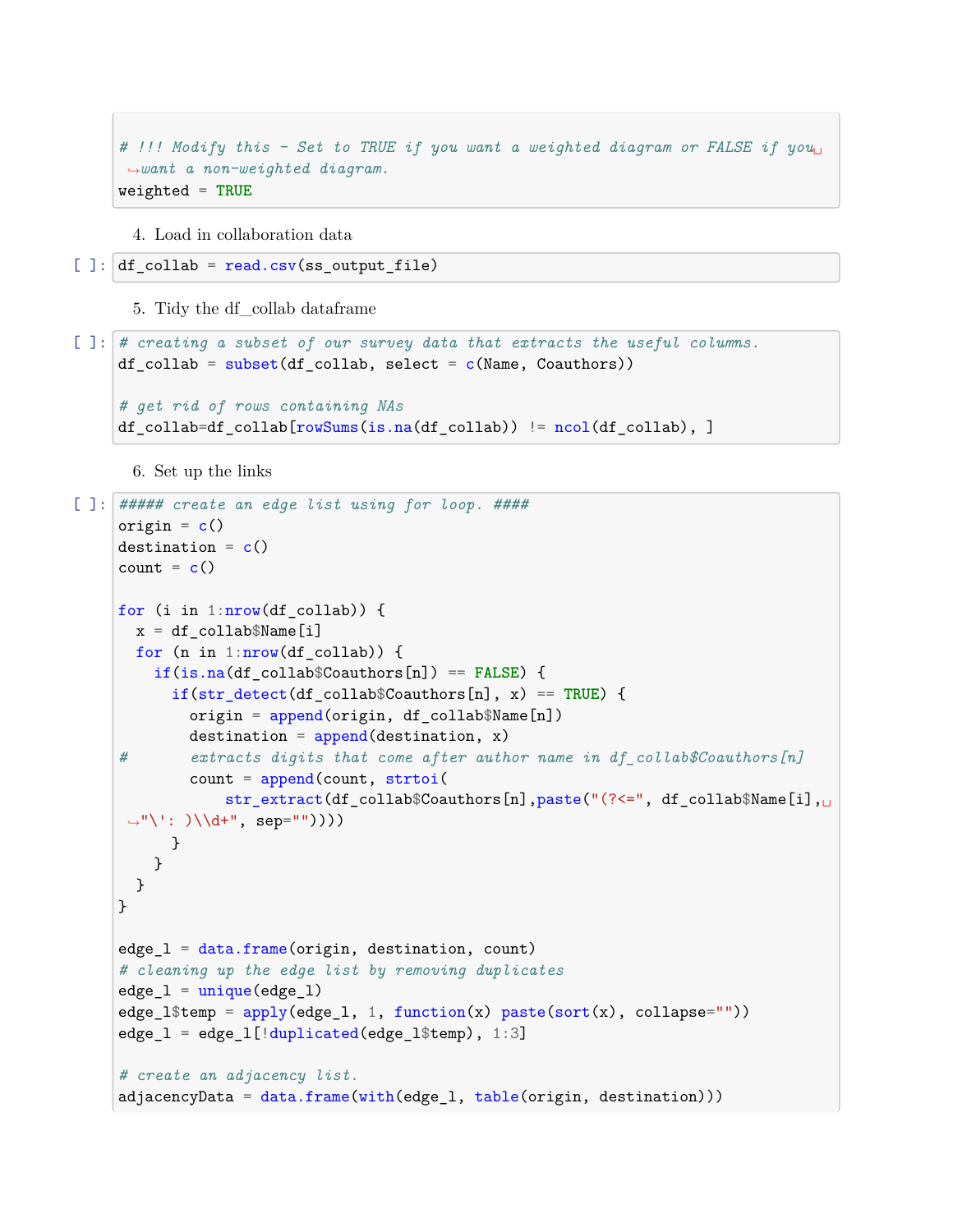```
# set the links to the edge list for a weighted diagram or adjacency list for␣
,→non-weighted
if (weighted == TRUE){
   links = edge_1} else {
   links = adjacencyData
}
```
7. Set up the groupings

```
[ ]: # loading in the group names
     df_{group} = read.csv(group_file)# Setting up group names
     Primary_c = colnames(df_group)[-1]# Removing unnecessary first column
     df_group \leftarrow df_group[,-1]
     # Creating a group column by pivoting
     df_{group} = df_{group} % = f_{group}pivot_longer(Primary_c,
                    names_to = "group",values_to = "name")# Removing NAs
     df_{group} = na.omit(df_{group})# Assigning a colour to each group.
     color = c()for (i in 1: nrow(df-group)) {
       for (j in 1:length(Primary_c)) {
         if(df_groupgroup$group[i] == Primary_c[j]) {
           color = append(color, c\_pallete[j])}
       }
     }
     # adding the color column to the dataframe.
     df_group$color = color
     # creating the groupings
     group_ind = structure(df_group$group, names = df_group$name)
```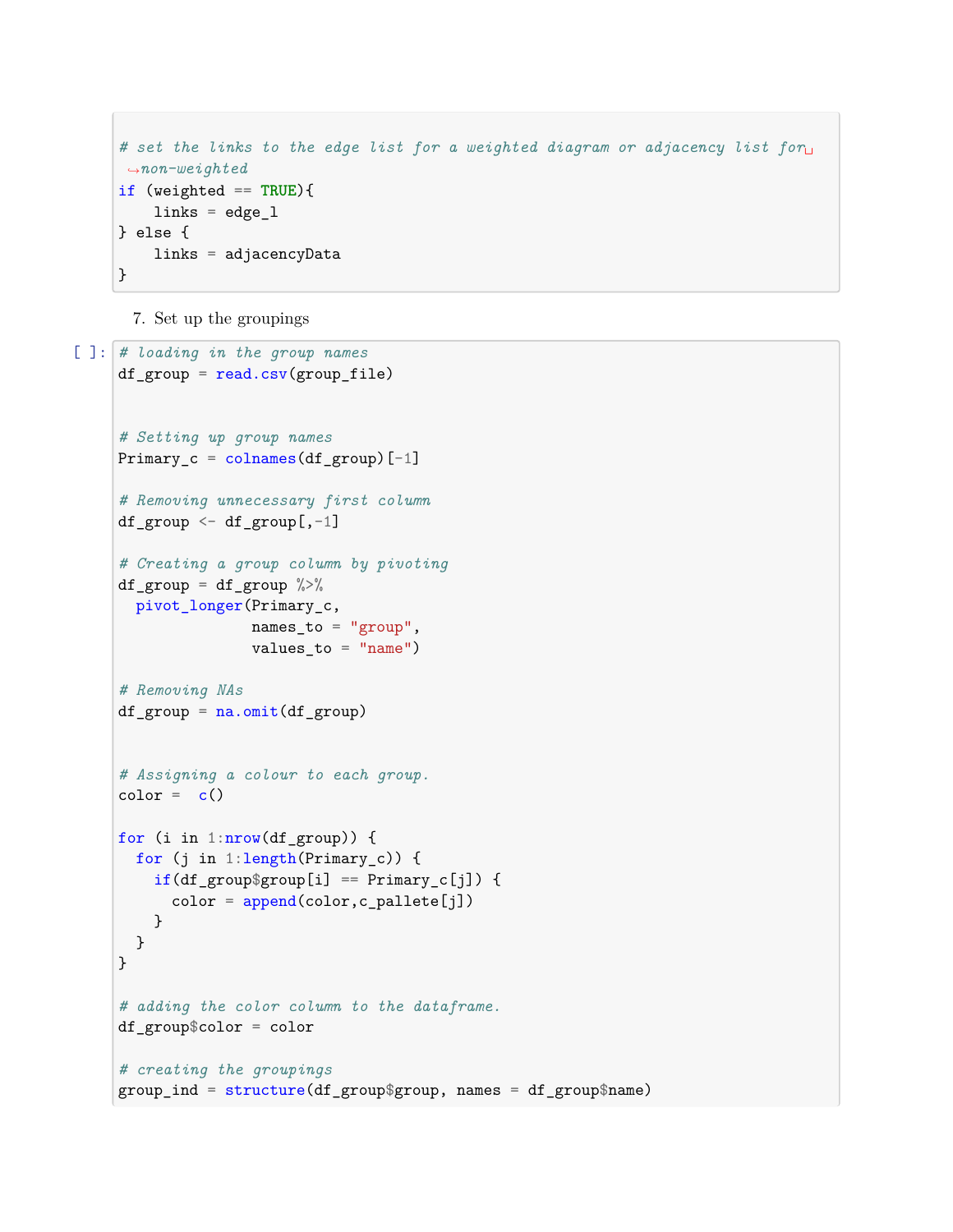```
# creating colors for the groupings
color\_ind = structure(df_group\color, names = df_group$name)
```
8. Create the chord diagram. Modify the name of the output PDF file. You can make additional optional modifications as well (read the comments below).

```
[ ]: # !!! Modify this
     pdf("grouped_chord_diagram.pdf")
     # set up the parameters
     circos.clear()
     circos.par(start.degree = 90, gap.degree = 1,
                track.margin = c(-0.1, 0.1),
                points.overflow.warning = FALSE, canvas.xlim = c(-1.3, 1.3),
                canvas.ylim = c(-1.3, 1.3))
     par(max = c(0, 0, 2, 0), xpd = TRUE, cex.mainloop = 1.5)# create the chord diagram
     chordDiagram(links, group = group_ind,
                   grid.col = color\_ind,transparency = 0.25,
                  diffHeight = -0.04,
                  annotationTrack = "grid",annotationTrackHeight = c(0.05, 0.1),
                  link.sort = TRUE,
                  link.largest.ontop = FALSE,
                   selfuink = 1,)
     # Add the text and the axis surrounding the diagram.
     circos.trackPlotRegion(
       track.index = 1,
       bg.border = NA,
       panel.fun = function(x, y) {
         xlim = get.cell.meta.data("xlim")
         sector.index = get.cell.meta.data("sector.index")
         # Add names to the sector.
         # You can modify the font size of the names by changing cex and the␣
      ,→distance between the names
         # and the circle by changing y.
         circos.text(
           x = \text{mean}(x \text{lim}),
```